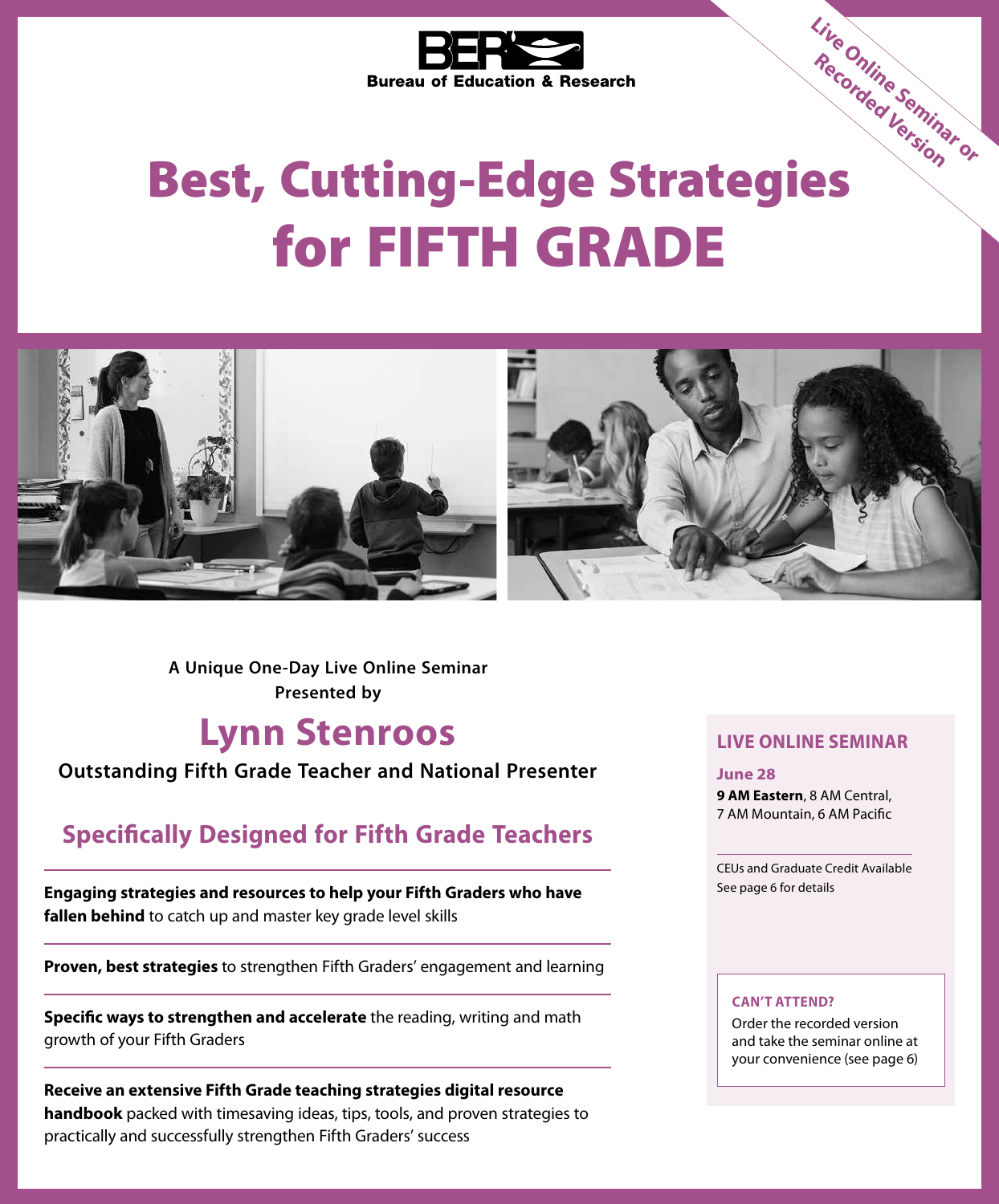### **Ten Key Benefits of Attending**

"Lynn is such a dynamic and informative presenter. She 'talks the talk' and 'walks the walk!' Well done!"

**– TAMMY FORRENCE, TEACHER**



**Who Should Attend** Fifth Grade Teachers

### **1. Accelerate and Catch Up Your Fifth Grade Students Who Have Fallen Behind**  Accelerate and strengthen your Fifth Graders' learning of key grade level skills in reading, writing and math … Accelerate your students' academic growth, helping catch students up who have fallen behind

#### **2. Lessen Your Fifth Graders' COVID Gap**

Catch up your Fifth Graders' skills attainment … Lessen the COVID gap with timesaving, easy-to-use techniques perfect for Fifth Grade

### **3. Incorporate Outstanding Digital Tools Perfect for Fifth Grade!**

Explore engaging digital tools perfect for your Fifth Grade Instruction including Google Apps, Flipgrid, Mentimeter, Jamboard, Wakelet, Chatterpix, Google Keep and many more!

#### **4. Social-Emotional Learning Strategies Your Fifth Graders Need Most**

COVID has only intensified the need for SEL strategies in Fifth Grade … Learn specific strategies that build confidence and growth mindset, increasing students' focus, attention, and responsibility for their own learning and growth

#### **5. Master the Art of Establishing Systems, Procedures, and Protocols**

Fifth Graders desire independence! … Learn timesaving methods to foster and develop that independence using high-impact strategies … Develop a high-functioning, highperforming Fifth Grade program

### **6. Boost Student Achievement and Rigor in Your Fifth Grade Class**

Strengthen your Fifth Graders' reading, writing, speaking, and listening skills to maximize understanding of content and processing of information … Dozens of practical strategies to boost learning without wasting your precious instructional time

### **7. Explore Use-Tomorrow Digital Lessons for Fifth Grade**

Discover a plethora of digital tools that maximize student engagement, provide a platform for student discourse, and accelerate student learning … These timesaving and timely tools are easy to implement the very next day with your Fifth Graders

### **8. Strengthen Your Support of ALL Your Fifth Graders**

Learn cutting-edge, practical ways to use learning intentions and success criteria to design highly effective and useful formative assessments … Better inform your instruction and deepen student learning

### **9. Facilitate Greater Growth Within Students' Learning Progression**

In our current environment Fifth Graders are presenting with lagging skills and increasing deficits … Help students pinpoint where they fall in the learning progression, what they know, and what they need to know and do next to make greater growth

### **10. Receive an Extensive Fifth Grade Strategies Digital Resource Handbook and Special Online Access**

You'll receive an extensive digital resource handbook that includes detailed descriptions and practical applications of each of the ideas presented … Gain special online access to Lynn's digital resources … All resources and strategies are perfect for Fifth Grade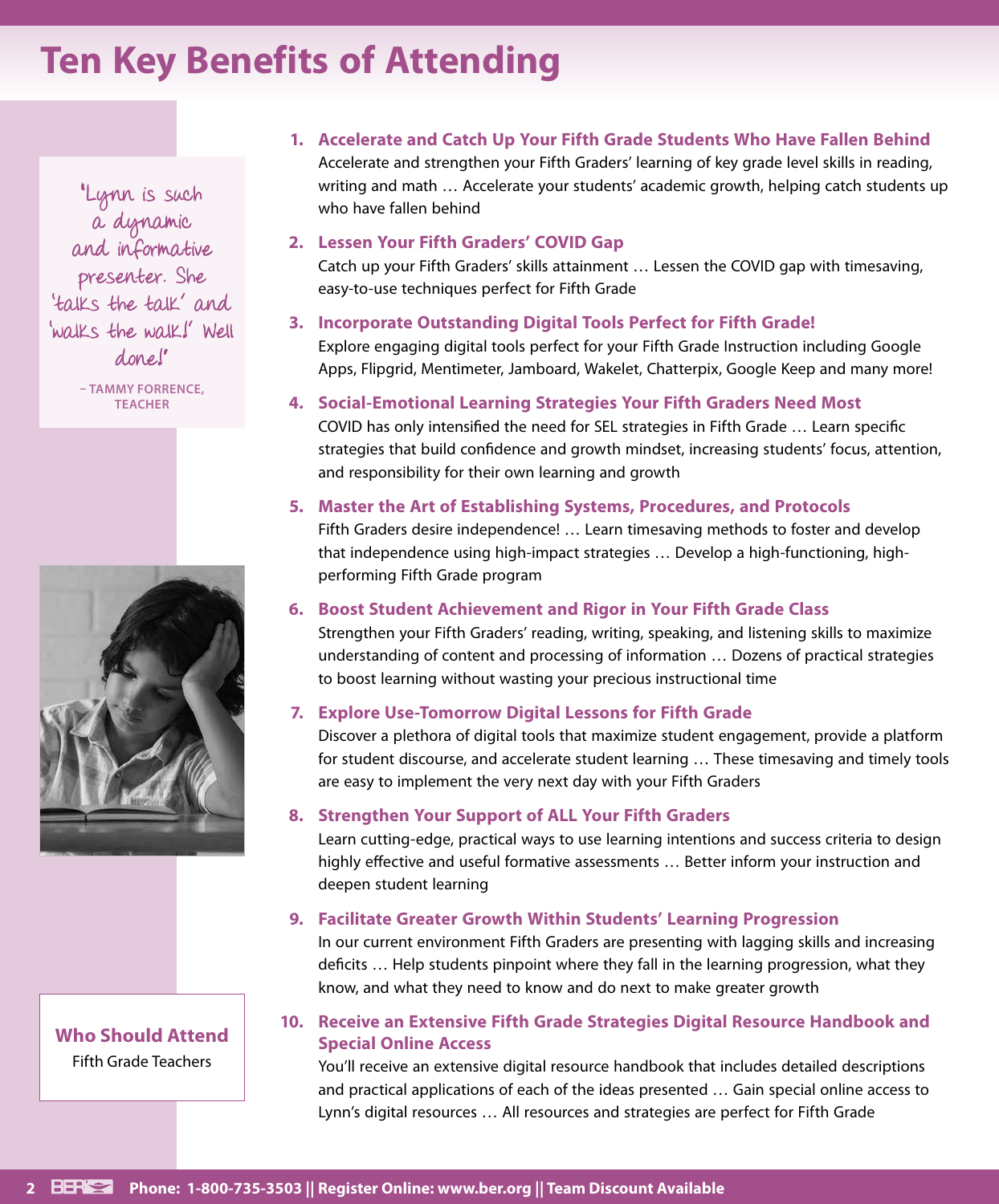### **Outstanding Strategies You Can Use Immediately**

### **What You Will Learn ...**

- **•** Innovative, instructional strategies to **catch your Fifth Graders up and boost their achievement**
- **• Powerful tools** for identifying Fifth Graders' lagging skills and learning gaps due to COVID and other factors
- **• The latest research-based instructional strategies** for considerably accelerating the engagement and learning of your Fifth Graders
- **• The latest, best digital tools** to support Fifth Graders' engagement
- **• How to use the best of the best teaching strategies** originally developed for working online to greatly accelerate your fifth graders' learning
- **• Ready-to-use, best practice ideas** to accelerate your Fifth Graders' progress in reading and writing
- **• Highly effective ways** to build social-emotional skills, boosting confidence and helping Fifth Graders develop a growth mindset
- **• High-leverage strategies** to accelerate Fifth Graders' growth by making best use of visible learning practices
- **• Ways to maximize student success** across content areas through the levels of learning: surface, deep, and transfer
- **• Proven differentiation techniques** perfect for Fifth Grade and supporting individual students' needs
- **• Timesaving strategies, systems, procedures, and protocols** to help you run a more efficient Fifth Grade classroom
- **• Ideas, Ideas, Ideas** ways to make the most of every instructional minute, engaging strategies to enhance student comprehension, tools to help you close learning gaps, how to promote a positive growth mindset, creative pathways for Fifth Graders to demonstrate their knowledge, and much more!





"Great strategies and innovative ideas! I definitely feel inspired and renewed! Thank you, Lynn!"

**– TENNIE BRAMLETT, TEACHER**

### **Practical Ideas and Strategies**

Are you looking for the best ways to provide differentiated, engaging fifth grade instruction in the face of a growing gap in your students' academic achievement due to COVID? If so, you won't want to miss this strategy-packed seminar by outstanding Fifth Grade Teacher and national presenter, **LYNN STENROOS**! The focus of this seminar is on the most effective, cutting-edge instructional strategies specifically for Fifth Grade teachers. Lynn will share proven techniques and strategies to bridge the learning gap, helping your Fifth Graders master key grade level skills. Each of the strategies and techniques build upon high-leverage practices to propel your Fifth Graders to greater levels of achievement. **You will walk away with dozens of highly engaging, easy-to-implement strategies, ready for immediate use. Join Lynn for a day filled with the latest, best, cutting-edge strategies and approaches specifically designed to accelerate your Fifth Grade students' learning.**

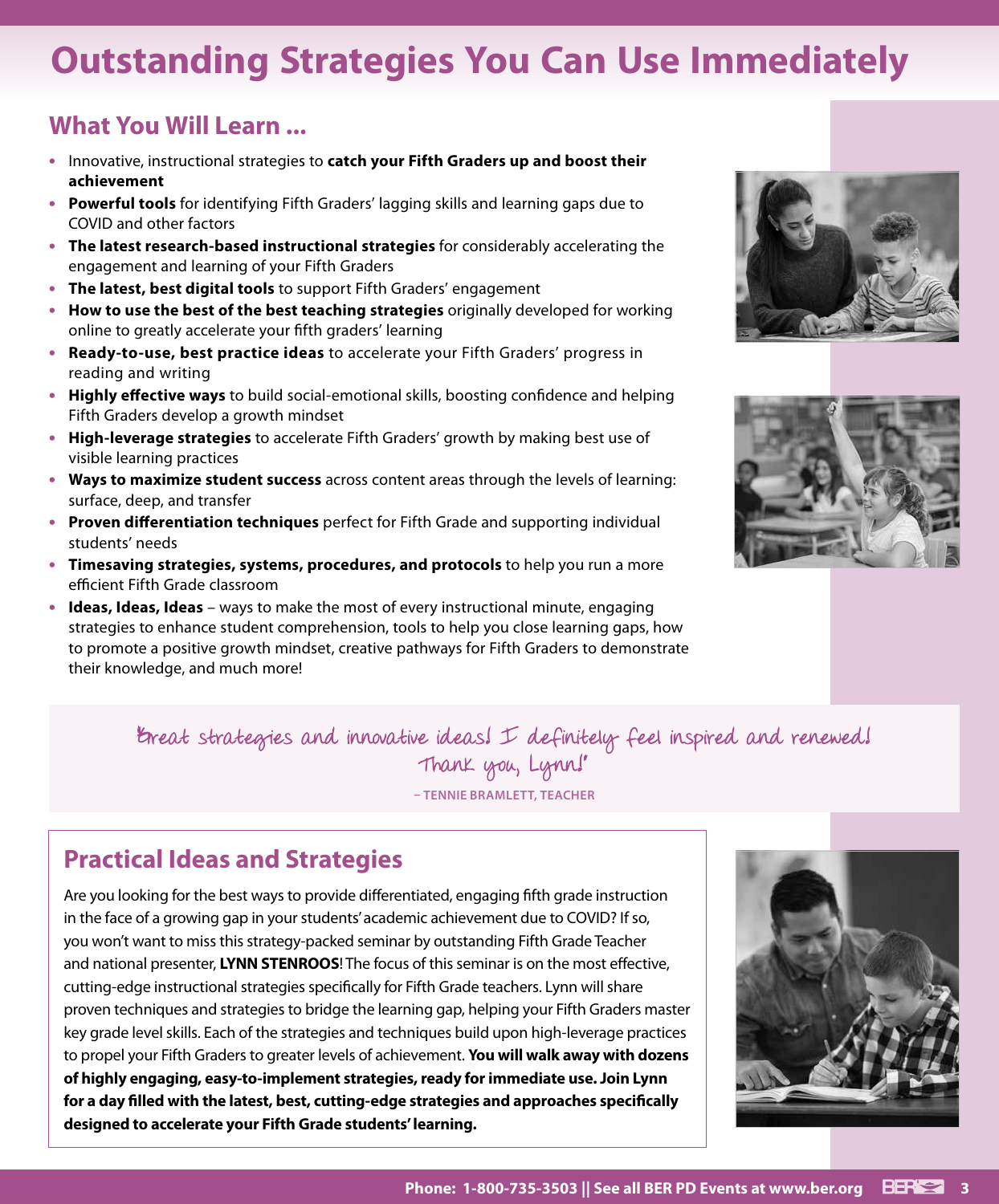### **A Message From Seminar Leader, Lynn Stenroos**



### **Uniquely Qualified Instructor**

**LYNN STENROOS** is an enthusiastic national presenter, but most importantly, she is an outstanding, experienced and current teacher. Lynn is passionate about seeking out and using the latest instructional tools and techniques for helping maximize the academic success of Fifth Grade students. She loves sharing a variety of the latest, cutting edge ideas with the goal of enhancing the learning environment and experience of students, while at the same time helping Fifth Grade teachers work smarter, not harder. Lynn is the author of *Best, Cutting-Edge Strategies for FIFTH GRADE*, the extensive digital resource handbook you will receive at the seminar. Lynn is known for presenting seminars that are motivating, innovative, practical and teacher friendly. **You will leave not only with valuable information, tools, resources, and techniques to accelerate your students' learning, but recharged and confident – ready to put Lynn's outstanding ideas to immediate use with your own Fifth Grade students.**

Dear Colleague:

I've always called Fifth Grade the "Goldilocks Zone" of teaching. Fifth Graders are unique in that they are neither too dependent nor too independent. And for the most part, they still love their teachers and enjoy school. It is this magical essence of a Fifth Grader that has made it my favorite grade to teach throughout my career as an educator.

One question I consistently hear in my work with Fifth Grade teachers across the country, and one I have asked myself over the years is, "What specifically can I do to have the greatest impact on my students' learning and to accelerate their growth?" This question is even timelier as we prepare for the school year ahead and the significant impacts COVID-19 has had on our students' learning. I understand firsthand the challenges you are facing as a teacher of Fifth Graders. My goal for this day is to share with you dozens of current, researchbased strategies and techniques for accelerating your Fifth Graders' learning.

Join me for a strategy-packed day filled with student-tested approaches that you can use immediately in your instruction. I will share powerful tools I have successfully used with my own Fifth Grade students that create a culture of collaboration, enhance social-emotional learning, and promote greater independence – all leading to engaged students who demonstrate high levels of growth.

Together, in this hands-on, interactive live online seminar we will explore terrific strategies that I have found to be effective in reaching even the most challenging Fifth Graders. You will leave with a wealth of proven strategies and ideas you can use immediately.

Sincerely,

Lynn A. Stenroos

Lynn Stenroos

**P.S. My focus will be on sharing cutting-edge, highly practical tools and strategies you can use the very next day with your Fifth Grade students.**

"My goal for this day is to share with you dozens of current, research-based strategies and techniques for accelerating your Fifth Graders' learning."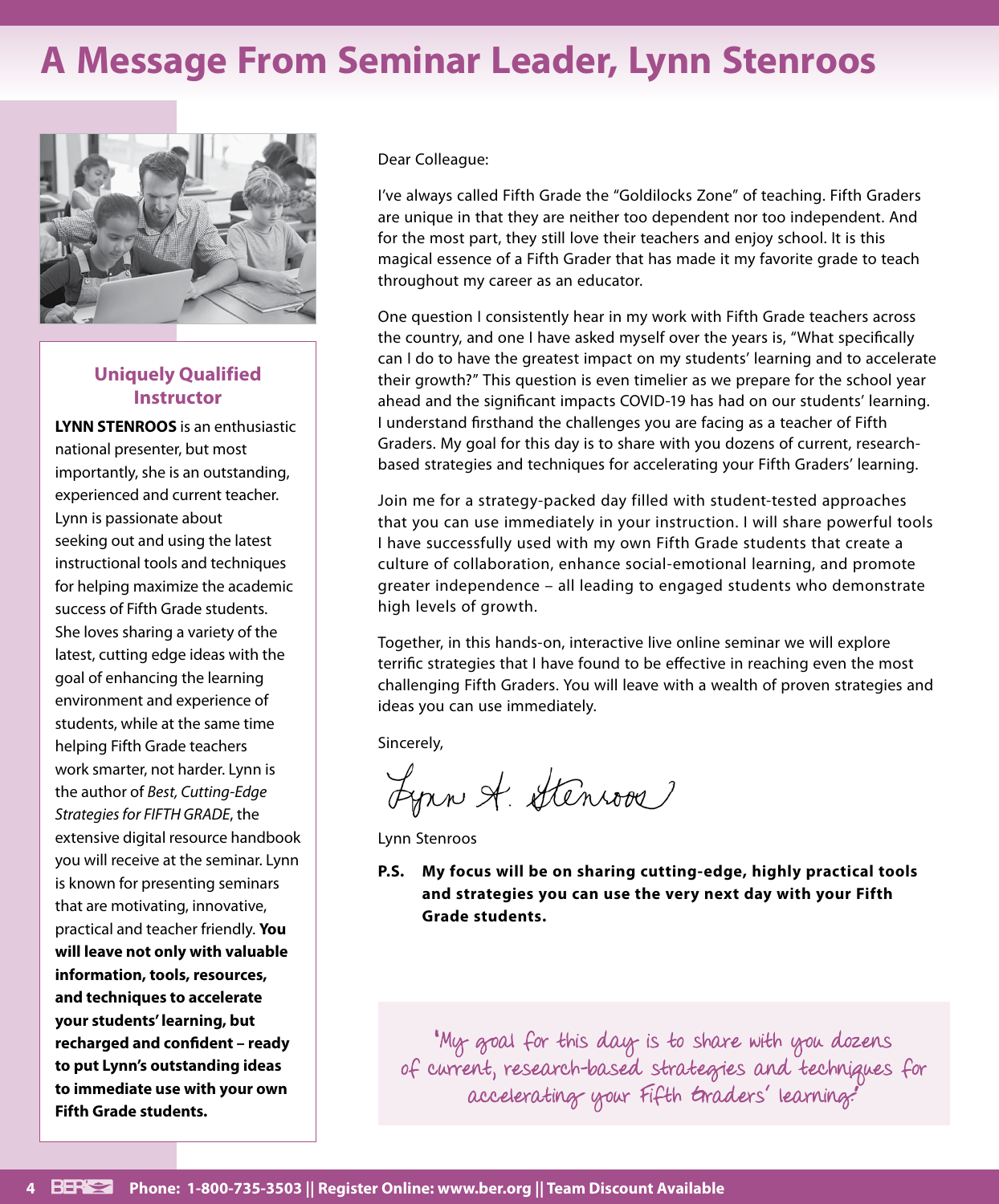### **What Your Colleagues Say About Lynn Stenroos**

*"One of the best seminars I've attended in years. So many strategies I can use that will make all the difference to motivate even my most reluctant students. Lynn is a great presenter, very knowledgeable, funny, and easy to relate to."* **Viveca Robinson, Teacher**

*"So many wonderful ideas to use with our students. Thank you for a great seminar!"* 

**Aron Ferrell, Teacher** 

*"This seminar was so inspiring and filled with strategies to help my students."* 

**Jennifer Udelhofen, Teacher** 

*"This workshop has given me a new perspective. I will definitely use the activities from today's seminar with my students. Thanks for making our learning fun!* 

**Rachelle Wilson, Teacher**

*"Thank you for refreshing my passion for teaching and adding to my pedagogy!" "* 

**Alex Clithero, Teacher**



### **About BER Seminars**

### **Outstanding Instructors**

All programs are led by outstanding, top-rated BER national trainers.

#### **Extensive Digital Resource Handbook**

You'll receive an extensive digital Resource Handbook full of practical strategies and resources.

#### **Highly Interactive**

You'll be able to ask questions, consult with the instructor, and share ideas with other participants.

#### **Program Guarantee**

As we have for 44 years, we guarantee the high quality of our programs. If you are not satisfied, we'll give you a 100% refund.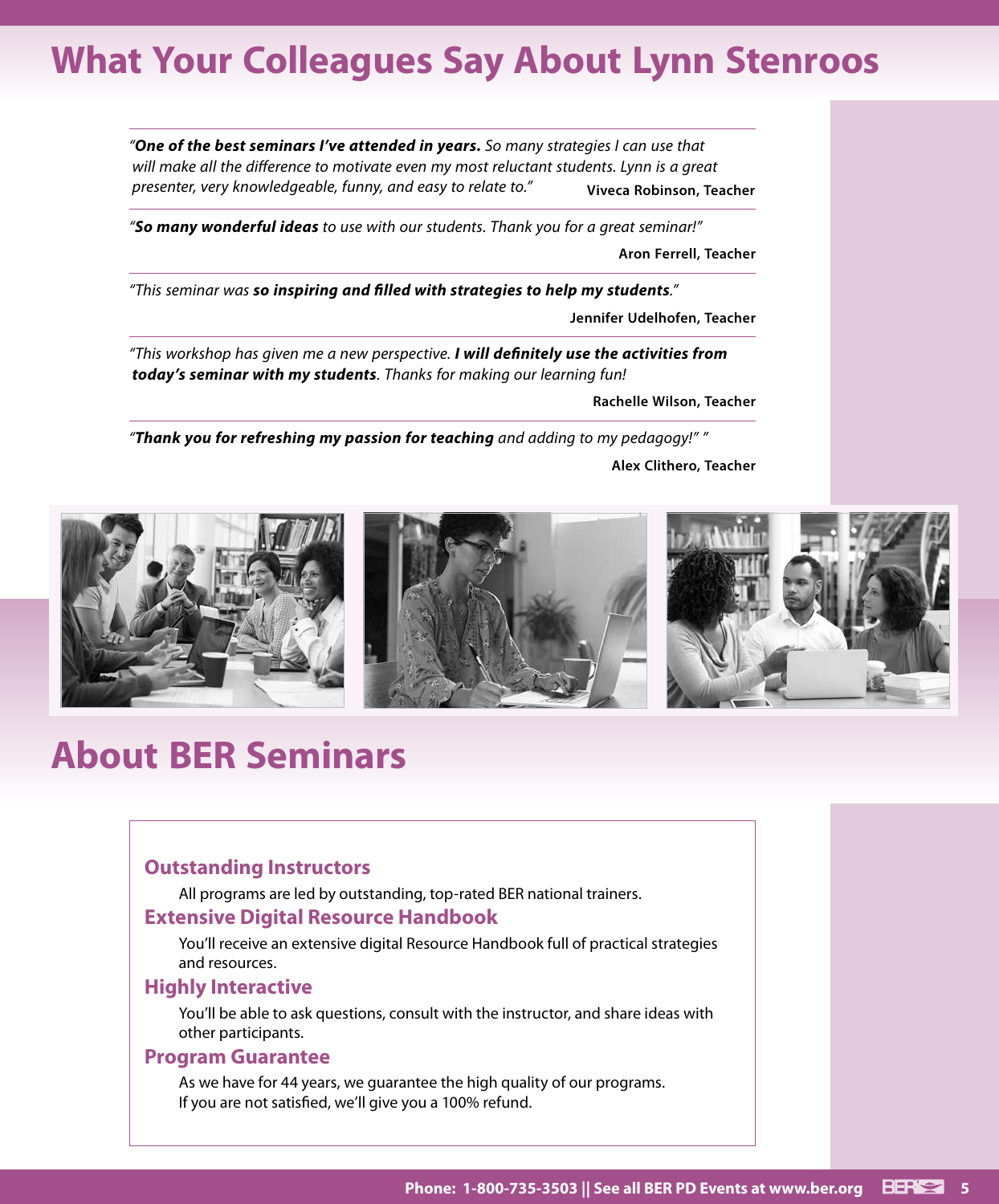### **Special Benefits of Attending**



"Lynn is a great presenter! Full of energy and so knowledgeable. I am excited to try these ideas with my students!"

**– DEBBY SISSON, TEACHER**

### **On-Site Training**

Most BER seminars can be brought to your school or district in-person or online. See the options at www.ber.org/onsite or call 877-857-8964 to speak to one of our On-Site Training Consultants.

### **Extensive 5th Grade Strategies Digital Resource Handbook**

You will receive an extensive digital resource handbook specifically designed for this seminar. Included in the handbook are:

- Classroom-ready, student-tested lessons and teaching ideas that will help your Fifth Grade students' learning soar
- Current, innovative strategies for establishing higher levels of learning that will engage your Fifth Graders and accelerate their growth
- Outstanding digital tools for Fifth Grade, plus tools, tips, and tricks for making the most of them
- Dozens of practical ideas to enhance student learning through reading, writing, listening, and speaking across all content areas
- Outstanding strategies, protocols, differentiation ideas, and templates that actively engage your Fifth Graders and get them to take greater responsibility for their own learning

### **Share Ideas with Other Educators**

This seminar provides a wonderful opportunity for participants to meet and share ideas with other educators interested in the best, cutting-edge strategies for teaching Fifth Grade.

### **Meet Inservice Requirements / Earn State CEUs**

Participants of Live Online Seminars and those completing the Recorded Version online can receive a certificate of participation that may be used to verify five continuing education hours. For details about state CEUs available, visit www.ber.org/ceus

### **Earn One to Four Graduate Semester Credits**



Up to four graduate level professional development Massachusetts credits are available with an additional fee and completion of follow up practicum activities. Details for direct

enrollment with University of Massachusetts Global, will be available at this program.

### **Can't Attend?**

### **Other Professional Development Options:**

### **Recorded Version of the Seminar**

A video recorded version of this seminar will be available to take online at your convenience. You'll have access to the entire course and to the extensive digital resource handbook. Optional CEUs and graduate credit available. To enroll, see registration form on page 7.

#### $\mathbf{E}^{\mathbf{A}}$ **Related On-Demand Online Courses**

BER offers educators a wide range of online courses that are affordable, fun, fast, and convenient. BER is now offering On Demand Video-Based courses. You may earn optional graduate-level credits for most courses. See the catalog of available courses at www.ber.org/online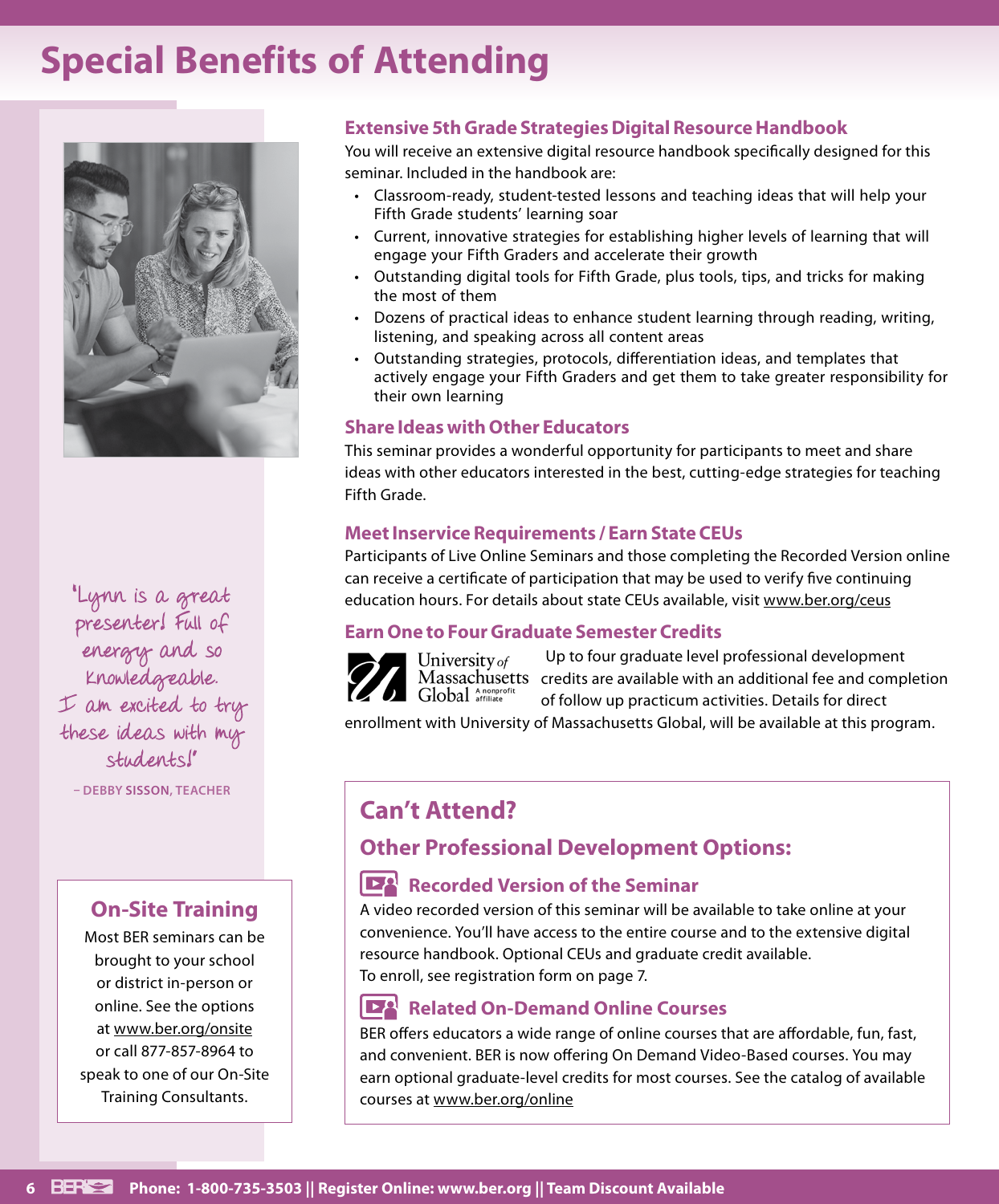### **Best, Cutting-Edge Strategies for**  FIFTH GRADE

| <b>Registration (5SS2M1)</b>                                                                                                                                                                                                                      | <b>FIVE EASY WAYS TO REGISTER:</b>                                                                                                                                                                                    |
|---------------------------------------------------------------------------------------------------------------------------------------------------------------------------------------------------------------------------------------------------|-----------------------------------------------------------------------------------------------------------------------------------------------------------------------------------------------------------------------|
| 1. Live Online: June 28, 2022 (Start time: 9 AM Eastern)                                                                                                                                                                                          | <b>REGISTER ONLINE at: www.ber.org</b>                                                                                                                                                                                |
| $-or-$<br>2. I'd like to order the recorded version of this seminar<br>$\Box$                                                                                                                                                                     | <b>EMAIL this form to: register@ber.org</b>                                                                                                                                                                           |
| <b>FIRST NAME</b><br>M.I.<br><b>LAST NAME</b>                                                                                                                                                                                                     | PHONE toll-free: 1-800-735-3503<br>(Weekdays 5:30 am - 4:00 pm Pacific Time)                                                                                                                                          |
|                                                                                                                                                                                                                                                   | FAX this form to: 1-425-453-1134                                                                                                                                                                                      |
| POSITION, SUBJECT TAUGHT<br><b>GRADE LEVEL</b>                                                                                                                                                                                                    | MAIL this form to: Bureau of Education & Research<br>915 118th Avenue SE . PO Box 96068                                                                                                                               |
| SEMINAR LOCATION NUMBER: ______<br>(Please see list above)                                                                                                                                                                                        | Bellevue, WA 98009-9668                                                                                                                                                                                               |
| List additional registrants on a copy of this form                                                                                                                                                                                                | <b>Program Hours</b>                                                                                                                                                                                                  |
| <b>SCHOOL NAME</b>                                                                                                                                                                                                                                | All Live Online Seminars are scheduled 9:00 AM - 3:30 PM in the time<br>zone indicated. Check in 15 minutes prior. Registrants will be sent login<br>information by email four days before their Live Online Seminar. |
| SCHOOL MAILING ADDRESS                                                                                                                                                                                                                            |                                                                                                                                                                                                                       |
|                                                                                                                                                                                                                                                   | <b>Fee</b>                                                                                                                                                                                                            |
| <b>CITY &amp; STATE</b><br>ZIP CODE                                                                                                                                                                                                               | The registration fee is \$279 per person, \$259 per person for groups of<br>three or more registering at the same time. Call us at 1-800-735-3503                                                                     |
| <b>SCHOOL PHONE NUMBER</b><br>HOME PHONE NUMBER                                                                                                                                                                                                   | for groups of ten or more. Payment is due prior to the program.<br>Fee includes seminar registration, a certificate of participation and                                                                              |
| $\lambda$                                                                                                                                                                                                                                         | an extensive digital resource handbook. The fee is the same for                                                                                                                                                       |
| Registration confirmations and login details are sent via e-mail                                                                                                                                                                                  | Live Online Seminars or Recorded Seminars.                                                                                                                                                                            |
| E-MAIL ADDRESS (REQUIRED FOR EACH REGISTRANT)                                                                                                                                                                                                     | <b>Cancellation/Substitutions</b>                                                                                                                                                                                     |
|                                                                                                                                                                                                                                                   | 100% of your paid registration fee will be refunded if you can't attend                                                                                                                                               |
| HOME MAILING ADDRESS                                                                                                                                                                                                                              | and notify us at least 10 days before the seminar. Late cancellations<br>made prior to the event date will be refunded less a \$15 service fee.<br>Substitutions may be made at any time without charge.              |
| <b>CITY &amp; STATE</b><br>ZIP CODE                                                                                                                                                                                                               |                                                                                                                                                                                                                       |
|                                                                                                                                                                                                                                                   | <b>Program Guarantee</b><br>We stand behind the high quality of our programs by providing the                                                                                                                         |
| <b>IMPORTANT - PRIORITY ID CODE: E5SS2M1</b>                                                                                                                                                                                                      | following unconditional guarantee: If you are not satisfied with this<br>program, we'll give you a 100% refund of your registration fee.                                                                              |
| <b>METHOD OF PAYMENT - Team Discount Available</b><br>The registration fee is \$279 per person,<br>for teams of three or more registering at the same time, the fee is \$259<br>per person. Payment is due prior to the program. No cash, please. | <b>Further Questions</b><br>Call the Bureau of Education & Research (800) 735-3503 or visit us<br>online at www.ber.org                                                                                               |
| $\Box$ A check (payable to <b>Bureau of Education &amp; Research</b> ) is attached                                                                                                                                                                |                                                                                                                                                                                                                       |
| $\Box$ A purchase order is attached, P.O. # $\Box$                                                                                                                                                                                                |                                                                                                                                                                                                                       |
| (Be sure to include priority ID code on the P.O.)<br>$\Box$ Charge my:<br>□ MasterCard<br>$\Box$ VISA<br>$\Box$ Discover                                                                                                                          |                                                                                                                                                                                                                       |
|                                                                                                                                                                                                                                                   |                                                                                                                                                                                                                       |
| MO/YR                                                                                                                                                                                                                                             |                                                                                                                                                                                                                       |
| (Found on back of card)                                                                                                                                                                                                                           |                                                                                                                                                                                                                       |
| Signature (required for credit card purchases)<br>Please print name as it appears on card                                                                                                                                                         | 5SS2M1<br>© 2022 Bureau of Education & Research. All rights reserved.                                                                                                                                                 |

### **Phone: 1-800-735-3503 || See all BER PD Events at www.ber.org 7**